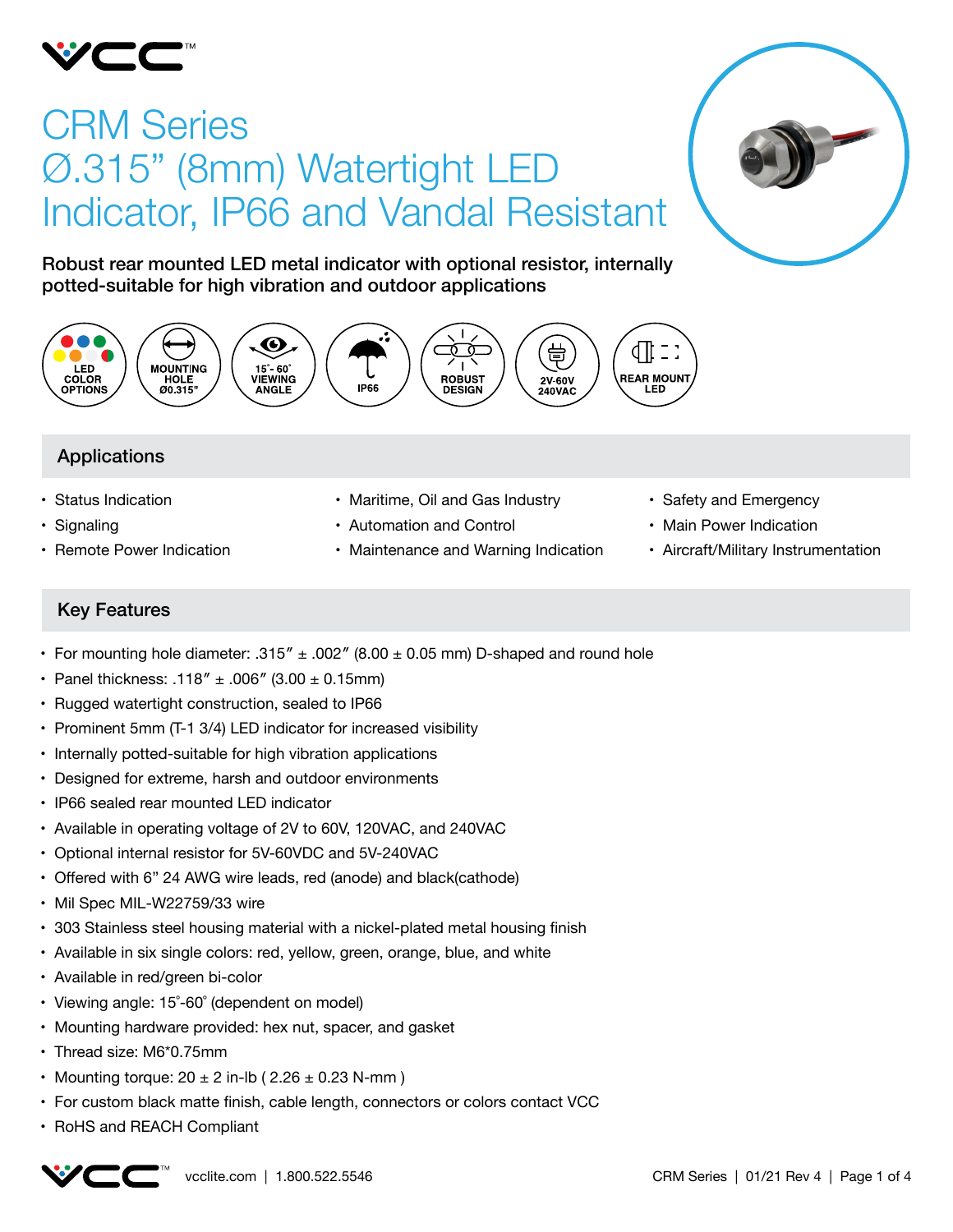# Ordering Data





### Example: **CRM-1-3056-9909-I**

CRM Nickel Finish, Wire Leads, Red LED 12 Volt, IP66

### LED Specification Chart Electrical and Optical Characteristics (TA = 25°C)

### **Resistor Chart** Operating Specification

| <b>LED Part</b><br><b>Numbers</b>                | Color                                               | Luminous<br>Intensity (mcd)<br>Typ. @ IF (mA) |    | VF Typ.<br>$@$ IF $(mA)$ |      | Viewing<br>Angle<br>$(2\theta^{1/2})$ | Peak<br>Wavelength<br>(nm) | Resistor<br>Value Code | Voltage            | Current<br>(mA) | Resistor Value (Ohms)<br>Green, Yellow Red,<br><b>Bicolor LED</b> | Resistor Value (Ohms)<br>Blue, White LED |
|--------------------------------------------------|-----------------------------------------------------|-----------------------------------------------|----|--------------------------|------|---------------------------------------|----------------------------|------------------------|--------------------|-----------------|-------------------------------------------------------------------|------------------------------------------|
|                                                  |                                                     |                                               |    |                          |      |                                       |                            |                        |                    |                 |                                                                   |                                          |
|                                                  | <b>SINGLE COLOR</b> (Not Available for AC Voltages) |                                               |    |                          |      |                                       |                            | 0000                   | $\overline{2}$     | 20              | None                                                              | Not Available                            |
| 3056                                             | Red                                                 | 400.0                                         | 20 | 1.9                      | 20   | $30^\circ$                            | 660                        | 9907                   | 5                  | 20              | 150                                                               |                                          |
| 3055                                             | Yellow                                              | 400.0                                         | 20 | 2.0                      | 20   | $30^\circ$                            | 590                        | 9922                   | 5                  | 20              |                                                                   | 65                                       |
| 3054                                             | Green                                               | 300.0                                         | 20 | 3.2                      | 20   | $30^\circ$                            | 520                        | 9908                   | 12                 | 20              | 511                                                               |                                          |
| 3060                                             | Orange                                              | 600.0                                         | 20 | 2.1                      | 20   | $30^\circ$                            | 610                        | 9909                   | 12                 | 20              |                                                                   | 357                                      |
| 3057                                             | Blue                                                | 640.0                                         | 20 | 3.3                      | 20   | $20^\circ$                            | 468                        | 9910                   | 24                 | 20              | 1100                                                              |                                          |
| 3061                                             | White                                               | 27000.0                                       | 20 | 3.2                      | 20   | $15^\circ$                            | N/A                        | 9911                   | 24                 | 20              |                                                                   | 953                                      |
| <b>BI-COLOR</b> (Not Available for AC Voltages)  |                                                     |                                               |    |                          |      | 9912                                  | 48                         | 9                      | 4870               |                 |                                                                   |                                          |
|                                                  | Red                                                 | 697.0                                         | 20 | 1.95                     | 20   |                                       | 650                        | 9913                   | 48                 | 9               |                                                                   | 4530                                     |
| 0909                                             | Green                                               | 198.0                                         | 20 | 2.1                      | 20   | $60^\circ$                            | 574                        | 9914                   | 60                 | $\overline{7}$  | 8250                                                              |                                          |
|                                                  |                                                     |                                               |    |                          |      |                                       |                            | 9915                   | 60                 | $\overline{7}$  |                                                                   | 7500                                     |
| <b>BI-POLAR</b> (Only Available for AC Voltages) |                                                     |                                               |    |                          | 0120 | <b>120VAC</b>                         | $\overline{7}$             | 16500                  | <b>Contact VCC</b> |                 |                                                                   |                                          |
| 0001                                             | Red                                                 | 148.0                                         | 20 | 1.85                     | 20   | $60^\circ$                            | 660                        | 0240                   | 240VAC             | 3.5             | 66400                                                             | Contact VCC                              |
|                                                  |                                                     |                                               |    |                          |      |                                       |                            |                        |                    |                 |                                                                   |                                          |

**Note:** Bi-Color and Single Color are not available in AC voltages

| 0001 | Red    | 148.0 | 20 | 1.85 | 20 | $60^\circ$ | 660 |
|------|--------|-------|----|------|----|------------|-----|
| 0002 | Yellow | 130.0 | 20 | 1.9  | 20 | $60^\circ$ | 590 |
| 0003 | Green  | 50.0  | 20 | 2.1  | 20 | $60^\circ$ | 574 |

# **VCC"**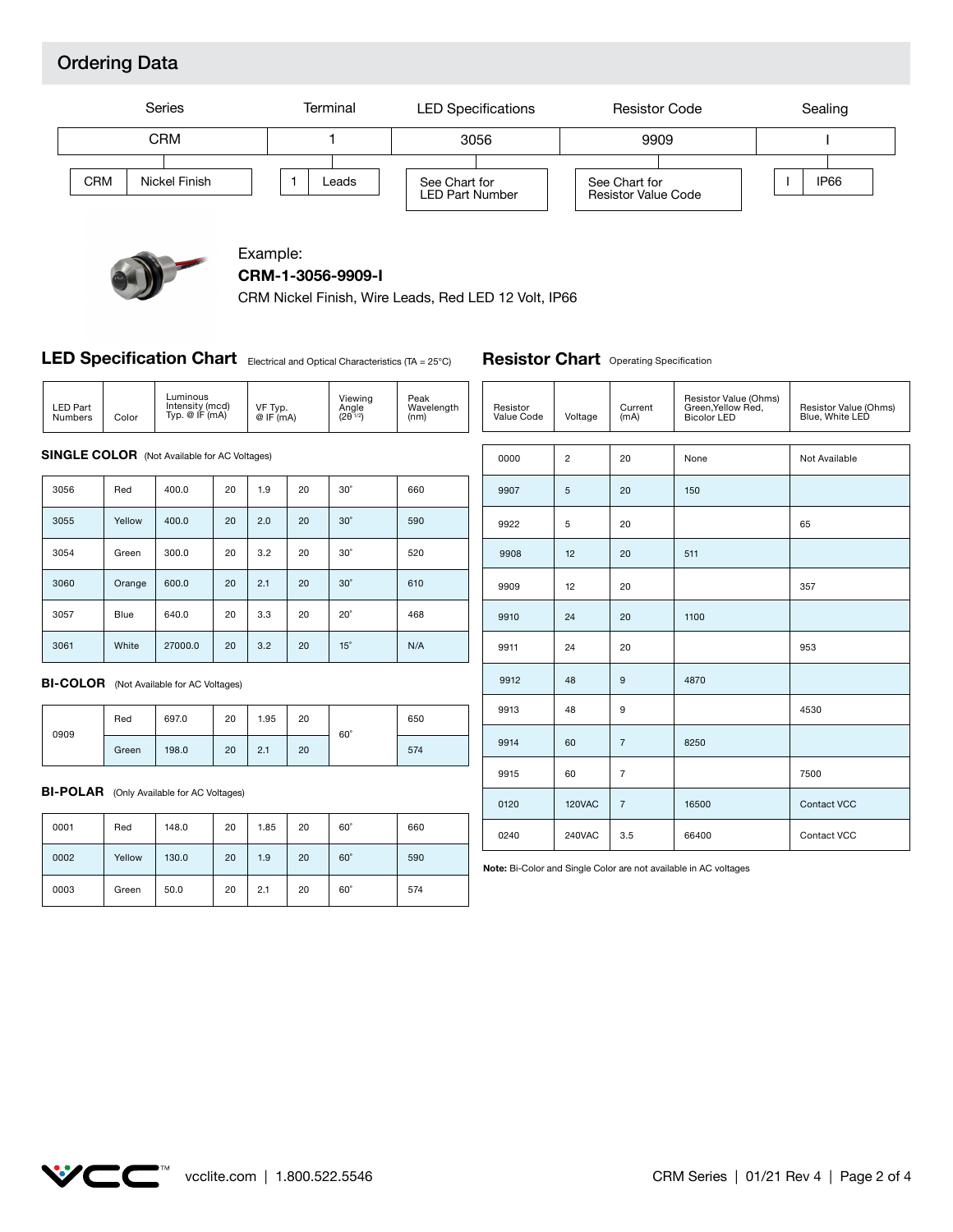### **CRM Series**



### **Recommended Mounting Hole**



#### **Notes:**

- 1. All dimensions are in inches [millimeters]
- 2. Tolerance is  $\pm$  0.002 [0.05] unless otherwise noted.
- 3. The specifications, characteristics and technical data described in the datasheet are subject to change without prior notice.
- 4. \*AC version has an external diode with heat shrink tube on black wire except with bipolar leds